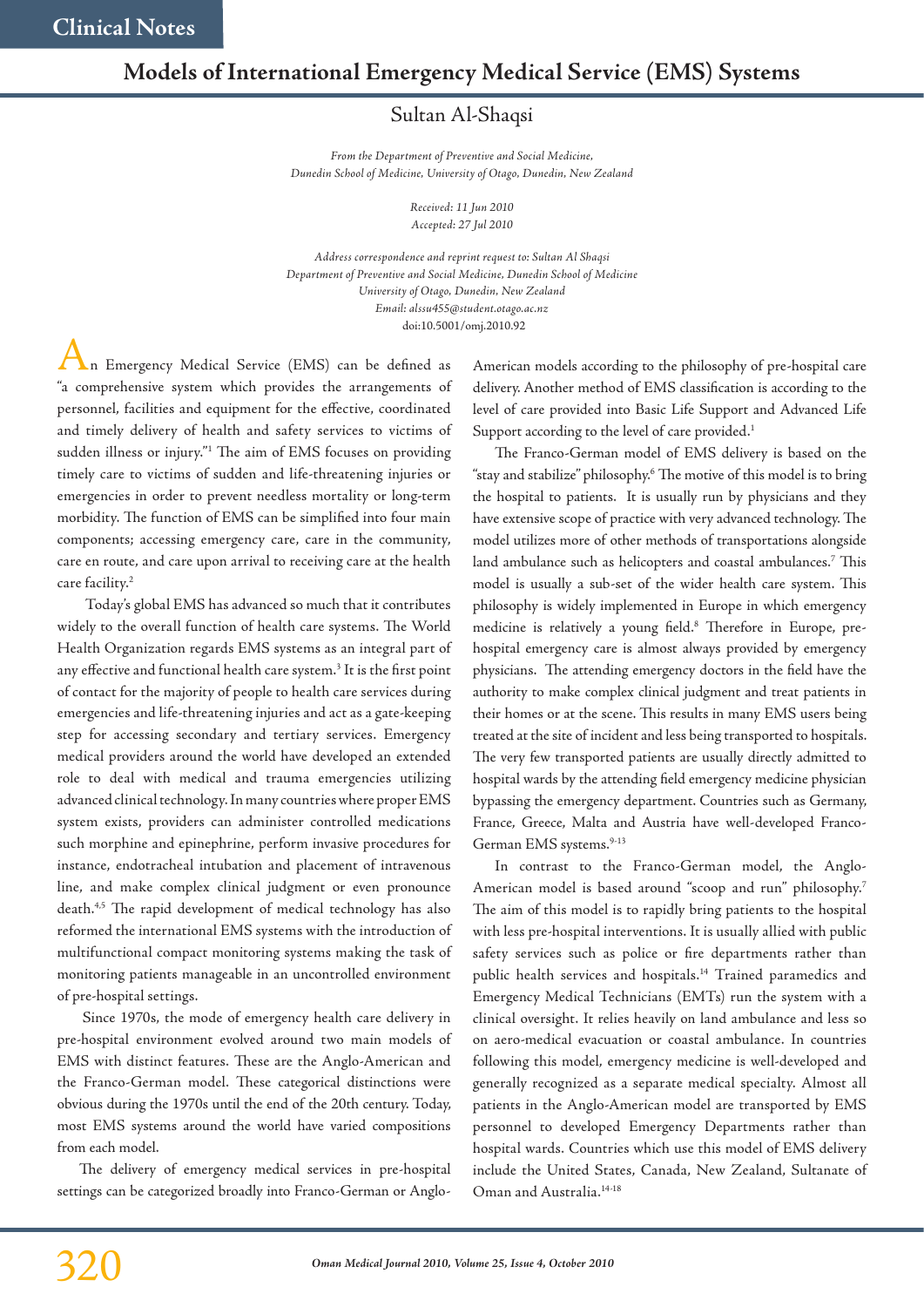**Table 1:** Comparison between Franco-German model and Anglo-American model.

| Model            | Franco-German model                                  | Anglo-American model                  |
|------------------|------------------------------------------------------|---------------------------------------|
| No. of patients  | *More treated on scene                               | *Few treated on scene                 |
|                  | * few transported to                                 | *More transported to                  |
|                  | hospitals                                            | hospitals                             |
| Provider of care | Medical doctors supported<br>by paramedics           | Paramedics with medical<br>oversight  |
| Main motive      | Brings the hospital to the<br>patient                | Brings the patient to the<br>hospital |
| Destination      | Direct transport to hospital Direct transport to EDs |                                       |
| for transported  | wards ie: bypassing EDs                              |                                       |
| patients         |                                                      |                                       |
| Overarching      | EMS is a part of public                              | EMS is a part of public               |
| organization     | health organization                                  | safety organization                   |

While both systems have the same principal mission when delivering emergency care for trauma and life-threatening illnesses. They differ when delivering non-life threatening care and scheduled transports of stable cases. The conventional European style uses primary care options other than transporting patients to Emergency Departments extensively more than the Anglo-American system. If to be transported, patients in Europe are usually escorted directly to a hospital floor where the attending field emergency physician believes condition will benefit more by direct admission unlike the American model where all admissions have to go through emergency department.<sup>5, 19-21</sup>

Many studies have attempted to compare the two systems in terms of outcome or cost-effectiveness. However, it seems that they are not really comparable because they tend to operate in different contexts with different types of demands to meet. Also, the lack of unified standards between the two models makes comparison an unjustifiable exercise. Thus, there is currently no evidence that one model is better than the other and studies continue to show conflicting conclusions.5,7,19, 22-24 Other than the issue of which model is best, there is the question of which organization in the community should provide EMS. Many have argued for a mixed model between health care organizations and public safety organizations but this approach has the potential for EMS not to be properly funded as it can be considered neither from a public safety system nor from a health care system.<sup>21</sup> The bottom line is that, EMS should be provided by any community organization that is capable of delivering the best health care for the community regardless of its nature as a public safety or a public health.

In short, traditionally there are two models of EMS care delivery: Anglo-American which is based on "load and go" and Franco-German which is based on "delay and treat." No model

is better than the other and each community should decide on what suits them better according to their resources, targets and goals. However, patient outcomes should be the ultimate judging standard on which one is best.

Another way to classify emergency medical service systems is according to the level of service and scope of practice provided. These are usually classified as a Basic Life Support (BLS) level and Advanced Life Support (ALS) level.

Basic Life Support is tightly associated with the 'load and go' philosophy providing non-invasive basic interventions and rapid transport to definitive health care facility. Interventions are usually basic and include non-invasive cardiopulmonary resuscitation (CPR), fracture splinting, full immobilization and oxygen administration. On the other hand, the Advanced Life Support (ALS) fits more with the 'stay and stabilize' approach. It includes all the BLS procedures with the addition of invasive procedures such as endotracheal intubation, intravenous line placement, fluid replacement, needle-chest decompression and the administration of controlled and potent medications.<sup>25</sup>

The typical "all-Advanced Life Support" system operates as a one type fleet of ambulances managing urgent and non-urgent care of patients. All vehicles are staffed by ALS qualified personnel. This is in comparison to a tiered response system which utilizes both BLS and ALS crews, despatching ALS to the most severe of events only and BLS services are used for non-urgent and scheduled transports of stable patients. The tiered system has the advantage of freeing up ALS units for the acute care of seriously ill patients.25 Many studies have tried to advocate the efficacy of Advanced Life Support system over the Basic Life Support system. These studies suffer from multiple drawbacks such as small size populations and these studies are grossly confounded and biased.<sup>26</sup> Furthermore, they tend to be descriptive studies rather than hypothesis testing studies. Some studies have gone further and claimed that ALS interventions in pre-hospital settings improves patient outcomes.<sup>27-30</sup> This is only limited to trauma patients and is not yet established for medical emergencies. On the other hand, other studies have shown that a rapid transport of victims to a definitive health care facility rather than advanced interventions have major impact on patient outcomes.31-33 In short terms, it all comes down to the discretion of the attending provider to decide whether field interventions or rapid transport is the best measure on a case-by-case basis.

One might expect that it is advantageous to dispatch advanced level of care to all emergencies regardless of severity. This is a very ineffective approach to pre-hospital care as one study showed that only 85% of cases in the United States are within the scope of Basic Life Support care and require no advanced care.<sup>14</sup> On the other hand, the disadvantage of the tiered system is the dilution effect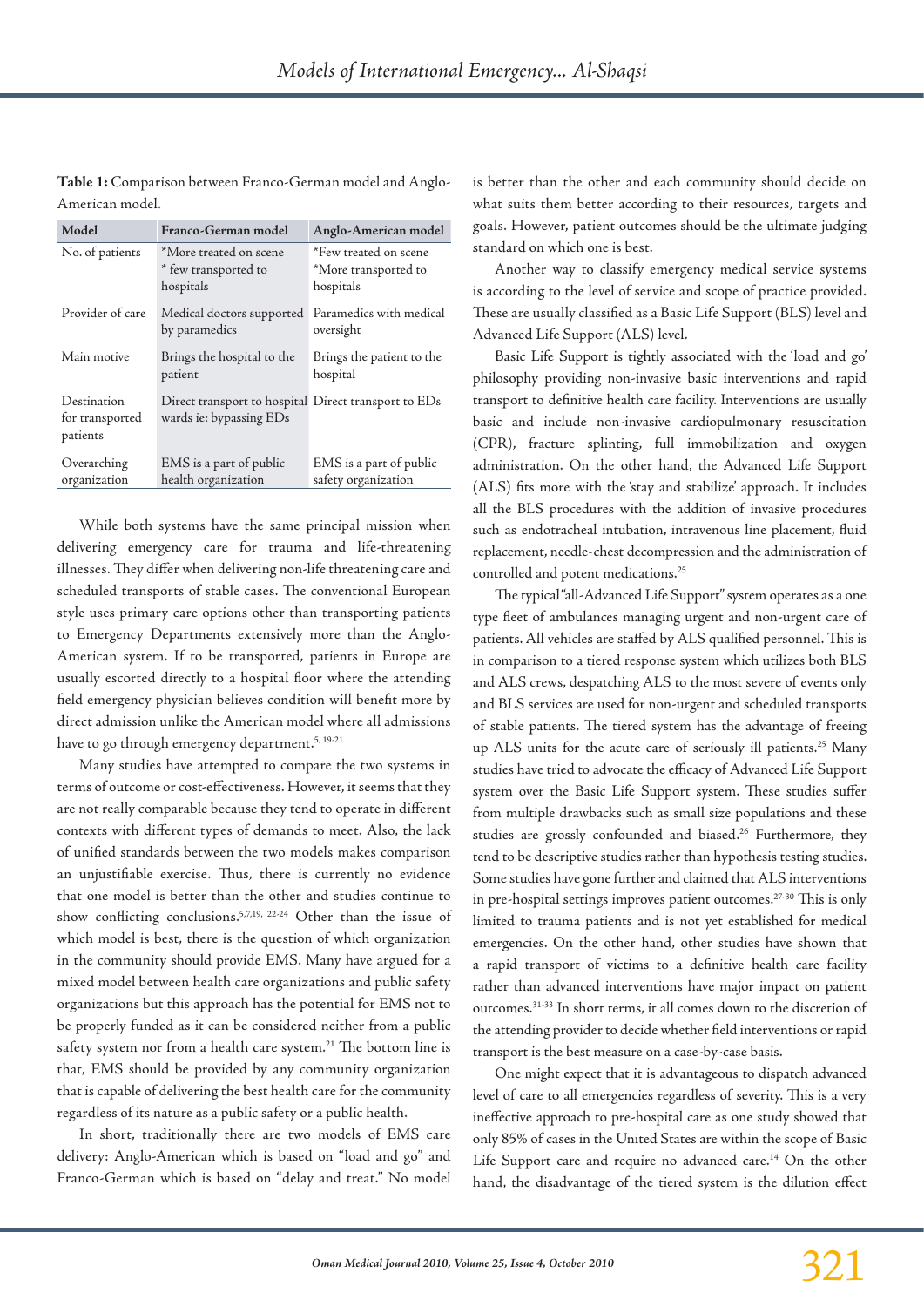which might lead to the loss of skills of personnel and less exposure to emergency events.<sup>25</sup> The superiority of ALS over BLS has not been demonstrated and the World Health Organization warn about the trap of glamorous ALS skills appearing better than the simple BLS that a variety of people might benefit from.<sup>3</sup> Thus, it is essential to determine the strengths and weaknesses of both levels of care and utilize the one that suits the local context most.

A new model of EMS delivery that has attracted attention recently is the Emergency Care Practitioner Scheme in the United Kingdom (UK). The UK, National Health Service has developed an Emergency Care Practitioner (ECP) scheme in a reaction to a change in primary health care provision in order to increase the percentage of patients treated in a community setting or at the scene of an incident.<sup>34</sup> In the UK, 50% of patients transported by ambulance to emergency departments are discharged without any significant treatment or referral.<sup>35</sup> Thus, the ECP scheme aims to reduce unnecessary ambulance transport to Emergency Departments.

The NHS defines an Emergency Care Practitioner as an allied healthcare professional who works to a medical model, with the attitude, skills, and knowledge base to deliver holistic care and treatment in the pre-hospital, primary care, and general practice environments, with a broadly defined level of autonomy.<sup>36</sup> The scheme is designed to enhance and upgrade the skills of existing paramedics so that assessment and, where possible, treatment, can be provided in the community without transporting the patient to hospitals.

The scheme allows Emergency Care Practitioners to make autonomous clinical decisions within their scope of practice based on the concept of "chain of survival,"37 and allows paramedics to develop their careers outside the ambulance service in primary health care clinics and minor injury clinics.<sup>34</sup> The concept of the "chain of survival" has been developed from decades of research into out-of-hospital cardiac arrest. The survival from cardiac arrest is enhanced by performing a step wise sequence that has been shown to be effective in reducing mortality and improving survival. (Fig. 1)

This sequence includes: 1) early recognitions of signs, 2) prompt activation of emergency medical system, 3) prompt basic CPR, 4) defibrillation, 5) intubation, and 6) administration of medications. These chains have to be linked together and weakness in one chain will compromise the whole process. It is meant to act as a bridge between pre-hospital care and primary health care to achieve seamless, continuous and smooth transition of patient care. The scheme was first trialed in 2004 and continues to expand. The scheme's effectiveness is yet to be fully evaluated but the preliminary results are encouraging.



**Figure 1:** Chain of Survival

One study showed that patient satisfaction is higher in clients receiving services by ECPs compared to traditional ambulance paramedics especially in two areas; "thoroughness of assessment" and "explaining what will happen next."38 Many countries around the world such as Australia and New Zealand are contemplating about adopting this system into their existing pre-hospital care system especially in rural areas where the gap between primary health care and pre-hospital care is obvious and bridging the gap is a public demand.<sup>39, 40</sup>

 Current international EMS systems have varied features and practices but they all resemble the main models of EMS systems in one way or another. The aim of international EMS systems is to adapt a model that meets the local needs and targets with diverse cultural, political and financial factors of each individual community. Advocating for a single system that fits all is a slippery approach to take in a rapidly changing world.

Oman has introduced the EMS system in 2004 under the auspices of the Royal Oman Police. It is based on the Anglo-American model and is designed to respond to trauma cases resulting from endemic Road Traffic Crashes (RTCs). Pre-hospital care is provided by all-Advanced Life Support trained Emergency Medical Technicians. The system is currently not tiered and has medical oversight from qualified doctors. Detailed description of the system is published elsewhere.<sup>18</sup>

As demographics of diseases in Oman change, so do the demands for emergency care. In recent years, there has been a dramatic increase in non-communicable diseases in the country such as diabetes mellitus and cardiovascular diseases.<sup>41</sup> Hence, more medical emergencies are attended by Advanced Medical Emergency Technicians in Oman. Medical emergencies require a different approach than the classical trauma cases.<sup>18</sup> Trauma outcomes are better managed by rapid transportation to definitive health care and less field interventions, while medical emergencies such as cardiac arrests benefit more from prompt field interventions and stabilization before transport. The EMS in Oman is growing rapidly and it has to adapt to the change in demands of emergency care in